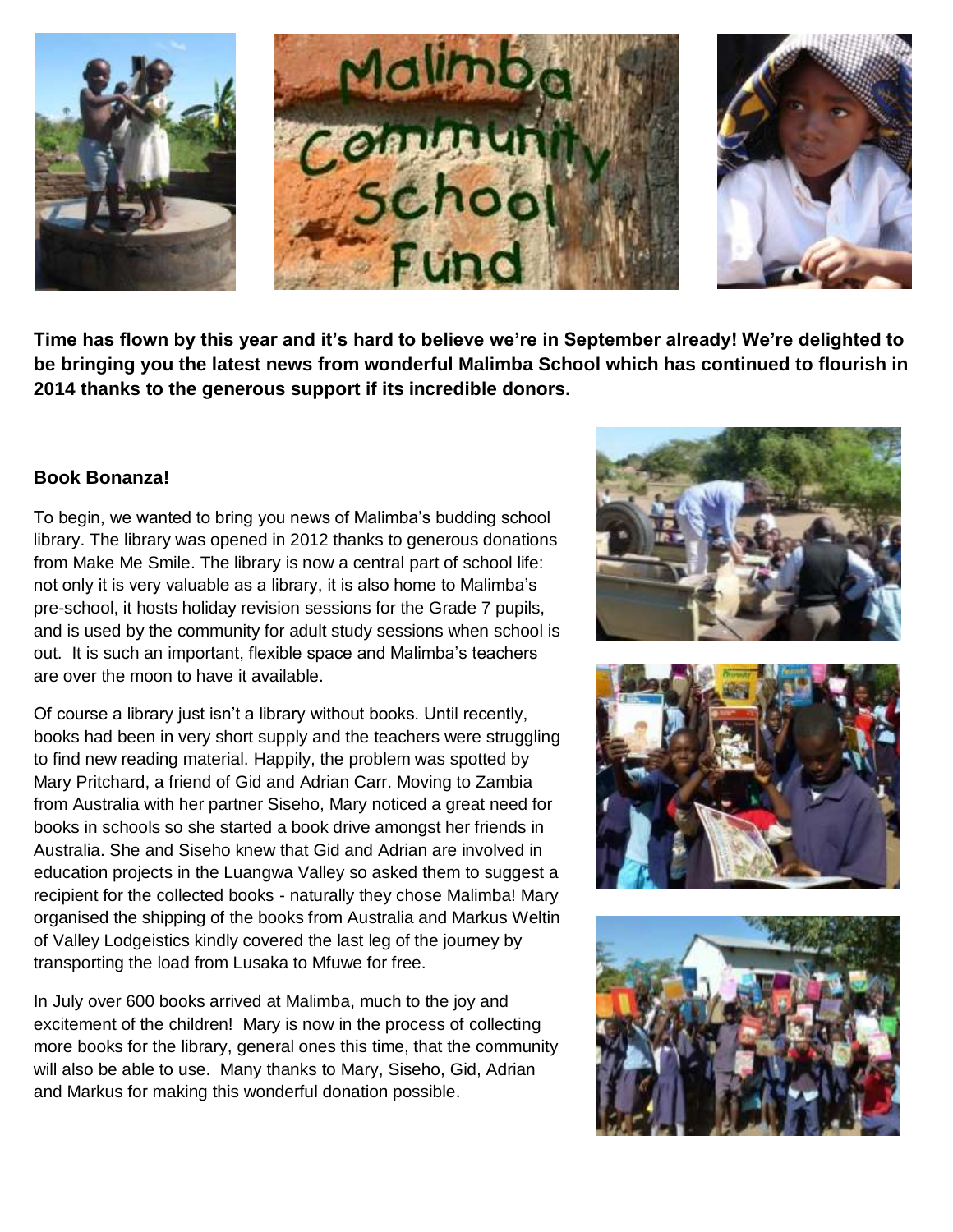### **Mary graduates with merit!**

More good news from Malimba School comes from trainee teacher Mary Nkhoma. Mary has been sponsored through her teacher training course through the generosity of Make Me Smile and we're delighted to relate that she is a trainee no longer – she passed her final exams in November 2013 with a merit! Mary is travelling to nearby Chipata this month for her graduation ceremony which she is of course very excited about! Mary has been teaching full time at Malimba since January and tells us that she loves working with the kids and watching them learn. She always wanted to be a teacher and is delighted to be doing what she loves.





## **John's Malimba story**

We also wanted to bring you the story of John Mbewe.

John is 24 and is an inspirational figure at Malimba. He was in the very first Grade 1 class at Malimba when the school opened back in 2000. He went on to complete Grade 12 at neighbouring Matula School in 2012 . John has now come full circle and has returned to Malimba as a volunteer teaching assistant!

John tells us that he loved school thanks to the inspirational volunteer teachers who gave their time to educate him. Their dedication motivated John to become a teacher himself and he is now hoping to study for his teaching qualifications. In the meantime he is really happy to be back at Malimba again, teaching his favourite subjects English, Maths and Social Studies.

Over the years John has seen many changes at Malimba. When he first started school, there was no classroom; the pupils sat on bricks for lessons. There were no toilets, resources, books, sport or interschool activities. Fourteen years later and all these things have arrived at Malimba – and more. John tells us that he is most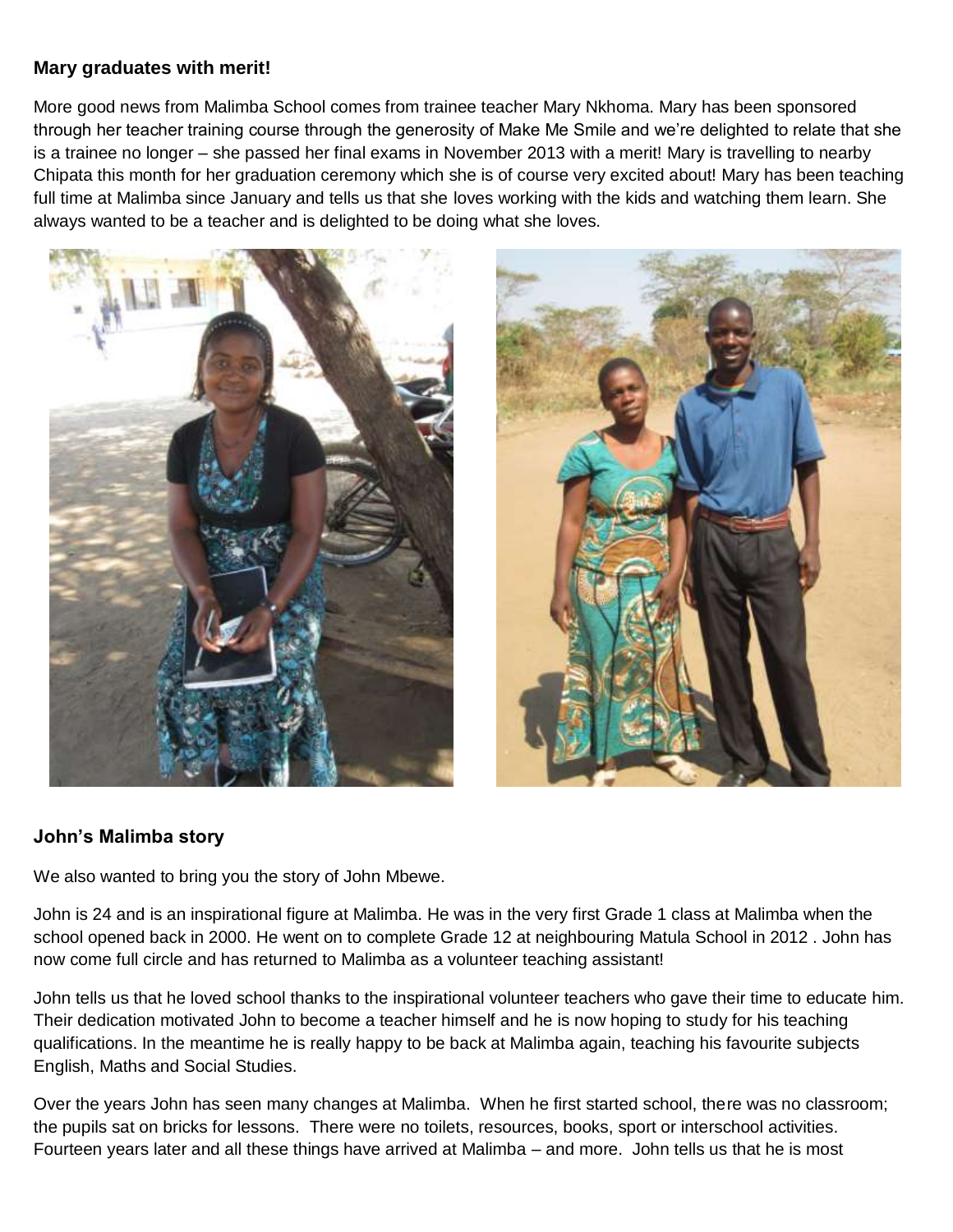impressed by the co-operation he sees at the school - not only are there toilets built by the community now, there are also hand washing facilities provided by USAID. Each pupil's household also donates one kwacha towards soap and toilet paper per term.

Liah Tembo, Malimba's deputy headmistress says that John is an inspiration for the children and she would love him to undertake formal teacher training so he can go on to educate the next generation of John Mbewes at Malimba!







## **Fun Fundraising**

Fundraising news now. As we mentioned in our last newsletter, all profits from the sale of Tribal Textiles' Amaizing Bags have been donated to Malimba this year. So far this has raised over \$2,000.

Tribal Textiles also has a new display dedicated to Malimba School and fundraising products; these include Make Me Smile's fantastic baseball caps and cuddly safari toys.

We have also been busy designing a fundraising tea towel, with the help of Malimba's very talented pupils of course! The tea towel shows an A-Z of safari animals, all drawn at school last month. It is being printed in the UK and will hopefully be on sale at Tribal Textiles in October. If you would love a fun, quirky and above all ethically conscious Christmas present or two, please just drop us a line at [sales@tribaltextiles.co.zm.](mailto:sales@tribaltextiles.co.zm)